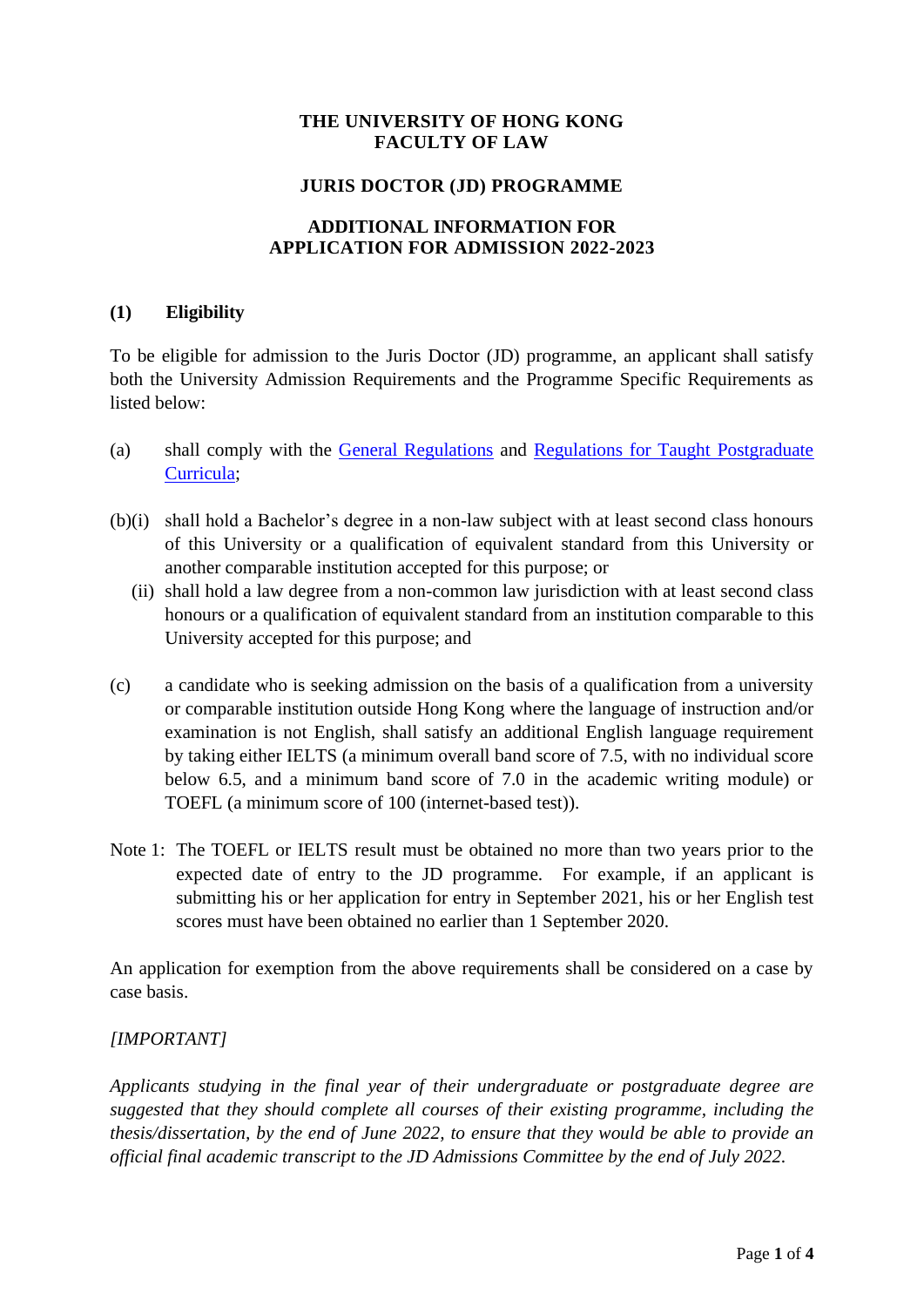### **(2) Online Application Deadline**

#### **(GMT +8) 12:00 noon, Friday, 14 January 2022**.

#### **(3) Academic References**

Applicants will be asked to provide details of two academic referees, including their institutional email addresses, in the online application report. At least one of the referees should be able to comment knowledgeably on the applicant's academic performance and on his/her ability to pursue postgraduate work in law.

Your referees will have 14 days to complete the reference report for you. They will receive a reminder email 7 days before the deadline if the reference report has not been completed by then.

Please note that it takes time for your referees to prepare a reference report. We would suggest you contact your referees at your earliest convenience to allow them sufficient time to write the reports for you.

#### **(4) Completing the Application**

Subsequent to submission of the online application, applicants are required to submit a scanned or soft copy of the following supporting documents to complete their applications:

- [1] Academic transcript(s) and graduation certificate(s), if applicable (with certified translations in English where appropriate);
- [2] One personal statement of no more than 600 words;
- [3] One writing sample, which should be an assignment or coursework submitted during undergraduate or postgraduate study, and of no more than 10 double-spaced pages (font size 12);
- [4] One copy of IELTS / TOEFL test score report(s), if required; and
- [5] One copy of the applicant's curriculum vitae (highly recommended).
- Note 3: The Admissions Committee may, if deemed necessary, request you to provide the original or certified copies of your supporting documents for review and record.
- Note 4: All documents, once submitted, will not be returned, and will be destroyed if the application is unsuccessful.

The above supporting documents should be uploaded to the following website as soon as possible and by **(GMT +8) 5:00 pm, Friday, 21 January 2022:**

**[https://hku.au1.qualtrics.com/jfe/form/SV\\_eKgRy69WKUdfx2t](https://hku.au1.qualtrics.com/jfe/form/SV_eKgRy69WKUdfx2t)**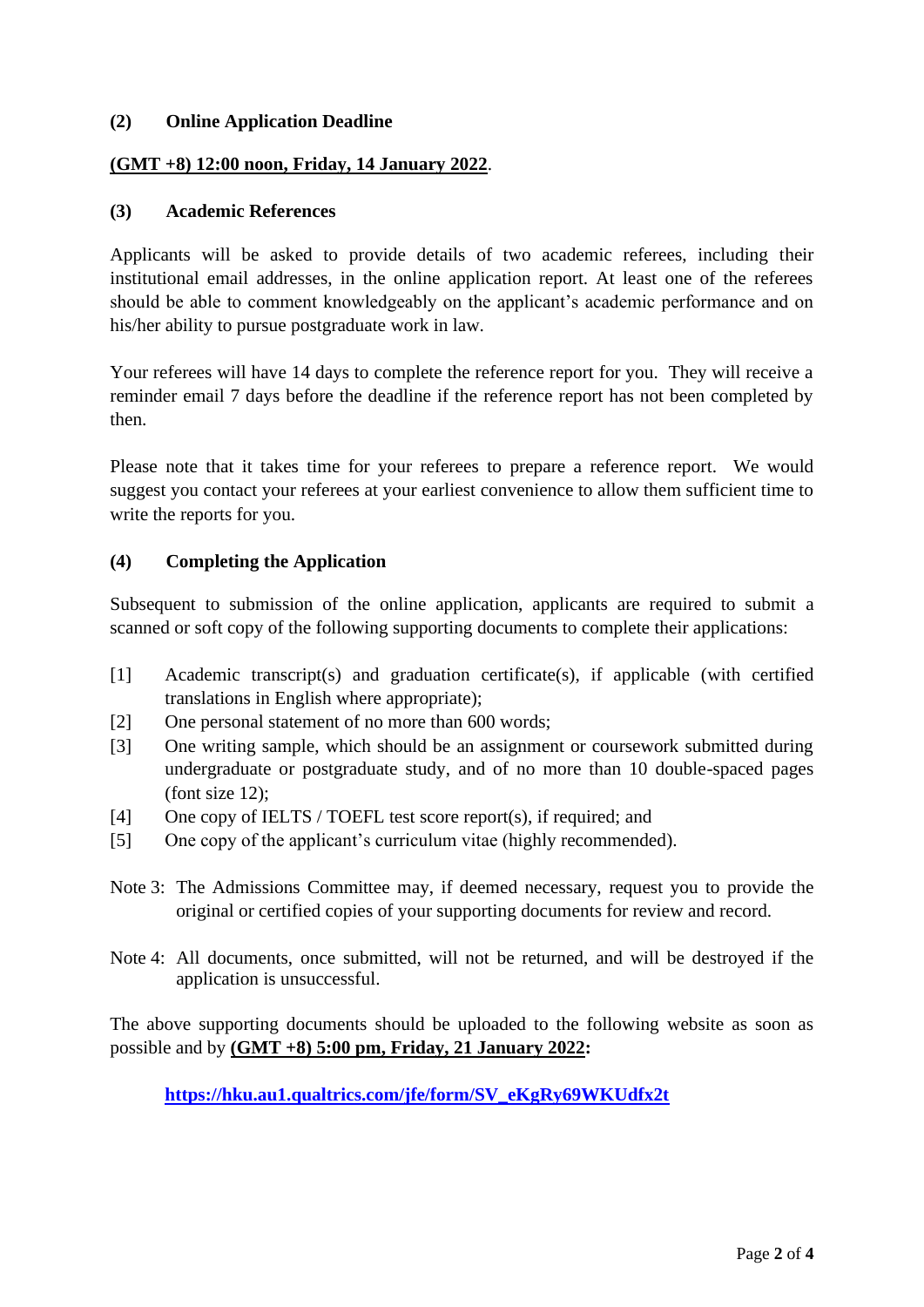It is the responsibility of the applicant to ensure that all documentations are complete. Failure to complete the documentations may result in delay in consideration of the application. An application will not be reviewed and acted upon until it is complete.

# *[IMPORTANT]*

*We receive hundreds of application packs, academic transcripts, reference letters and IELTS/ TOEFL test score results etc. during the admissions period, and we seek your understanding that we are unable to check/ confirm whether all of your supporting documents are received. If the Admissions Committee finds that any of your supporting documents are missing, we may contact you by email. Your understanding would be greatly appreciated.*

# **(5) Translation Requirements**

Transcripts, diplomas, and other submitted documents which are not in English should be accompanied by a certified translation in English. Certified translation may be provided by applicants' home institutions.

### **(6) Contact Details**

Applicants may be contacted by email or phone during the application review process. Please make sure the contact details provided are up-to-date.

Applicants are advised to add ["jdinfo@hku.hk"](mailto:jdinfo@hku.hk) and ["tpgadmissions@hku.hk"](mailto:tpgadmissions@hku.hk) to their address book or safe senders list to prevent our emails from being filtered as junk emails.

### **(7) Interview**

Shortlisted applicants will be invited to attend interviews during **March – April 2022**. Depending on the location and the availability of the applicant, he/she may be asked to attend an in-person or a phone/video interview. Applicants who are located in Hong Kong will be asked to attend an in-person interview if the prevailing situation of Covid-19 permits it. Applicants who are located outside Hong Kong will be asked to attend either, where possible, a video-conference interview, or a phone interview.

### **(8) Application Result**

Most applicants will receive a decision by the end of April 2022. Admitted applicants will be required to accept the offer and pay the non-refundable deposit within ten days.

For applicants who have received admission offers from other programmes that would expire prior to our usual notification time, they may request the Admissions Committee at [jdinfo@hku.hk](mailto:jdinfo@hku.hk) for an expedited review with documentary proof of an offer from another programme. The Admissions Committee reserves the right not to entertain such request.